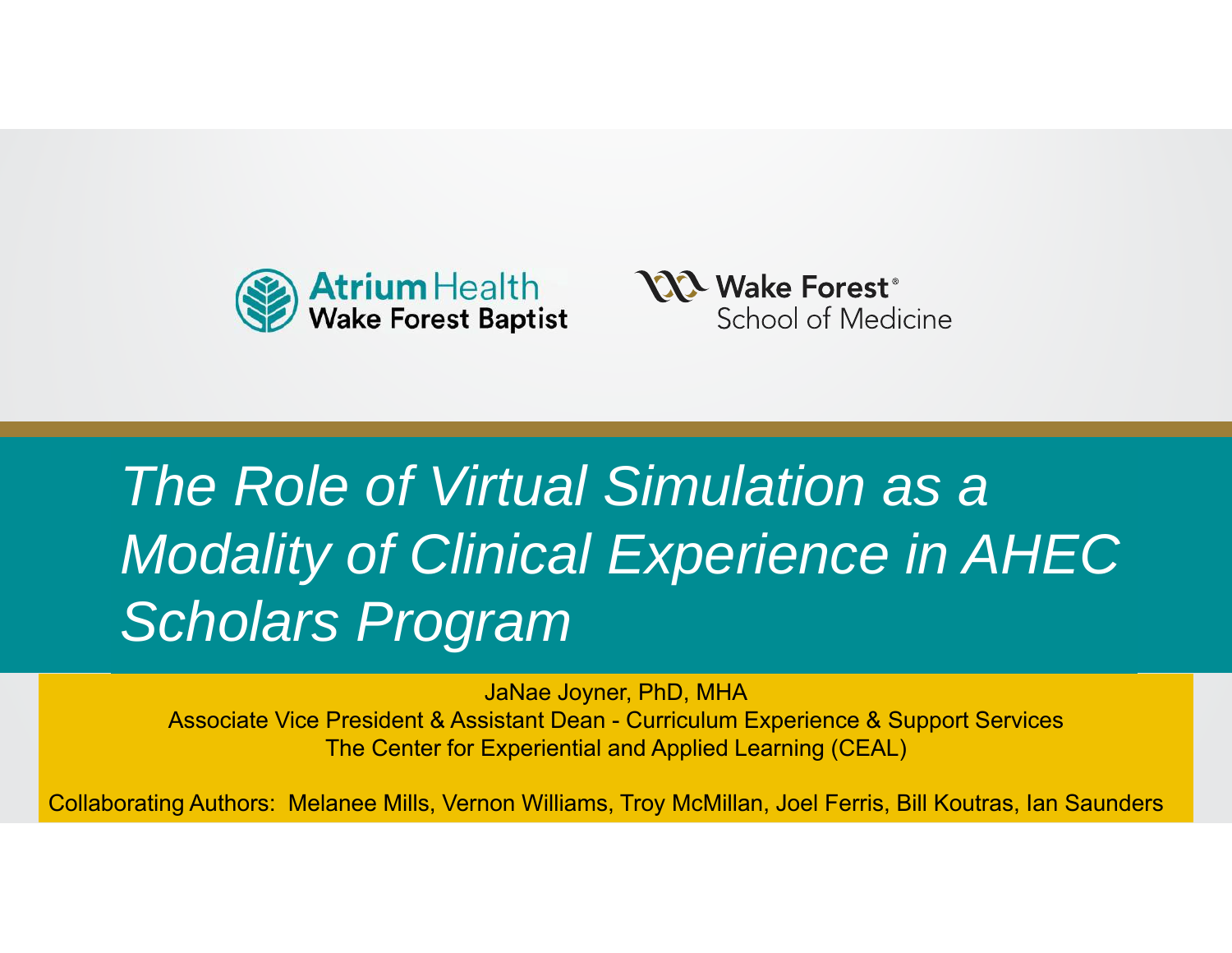# Problem Statement

The **Area Health Education Center (AHEC) Scholar Program** clinical rotations diminished during the pandemic due to clinical pressures in state-wide healthcare systems.

The **Center for Experiential and Applied Learning (CEAL)** and other state-wide simulation centers provided virtual simulation experiences as an alternative.



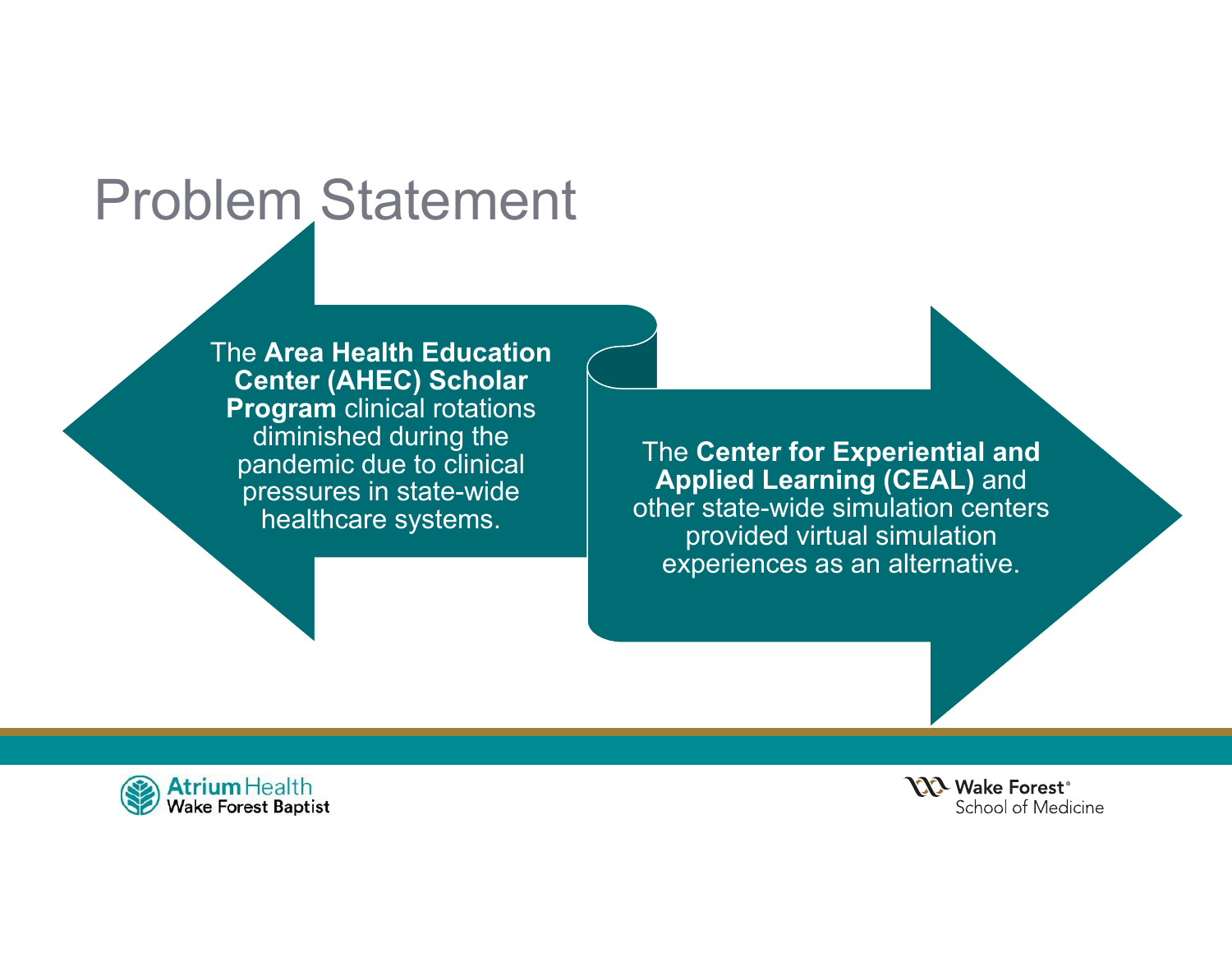# Study Design

In 2022, CEAL is hosting four (4) virtual simulation experiences focused on anesthesiology and labor and delivery.

Electronic surveys are administered to participating Scholars and descriptive statistics, t-tests, and qualitative assessment of themes are completed.





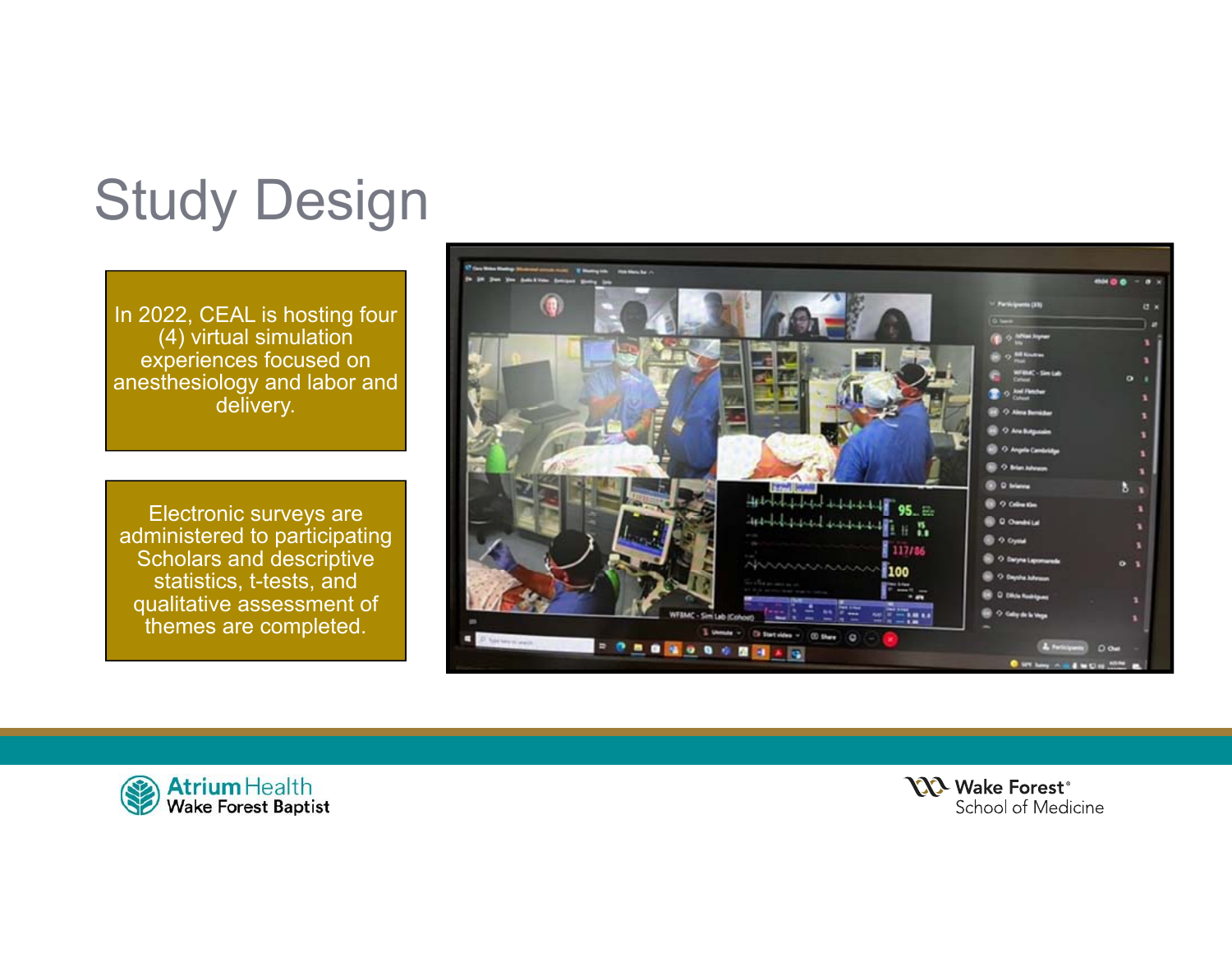### Evaluation Plan & Conclusion

Preliminary 5 point Likert results reveal:

- • agreement with the content being pertinent to educational needs (4.6)
- • increased knowledge/skills due to the virtual simulation event (4.6)

# CEAL will:

- evaluate our own program across the four (4) simulation experiences
- partner with participating simulation centers to compile simulation data across all programs,
- • determine if/how simulation will remain a part of the future Scholars program.